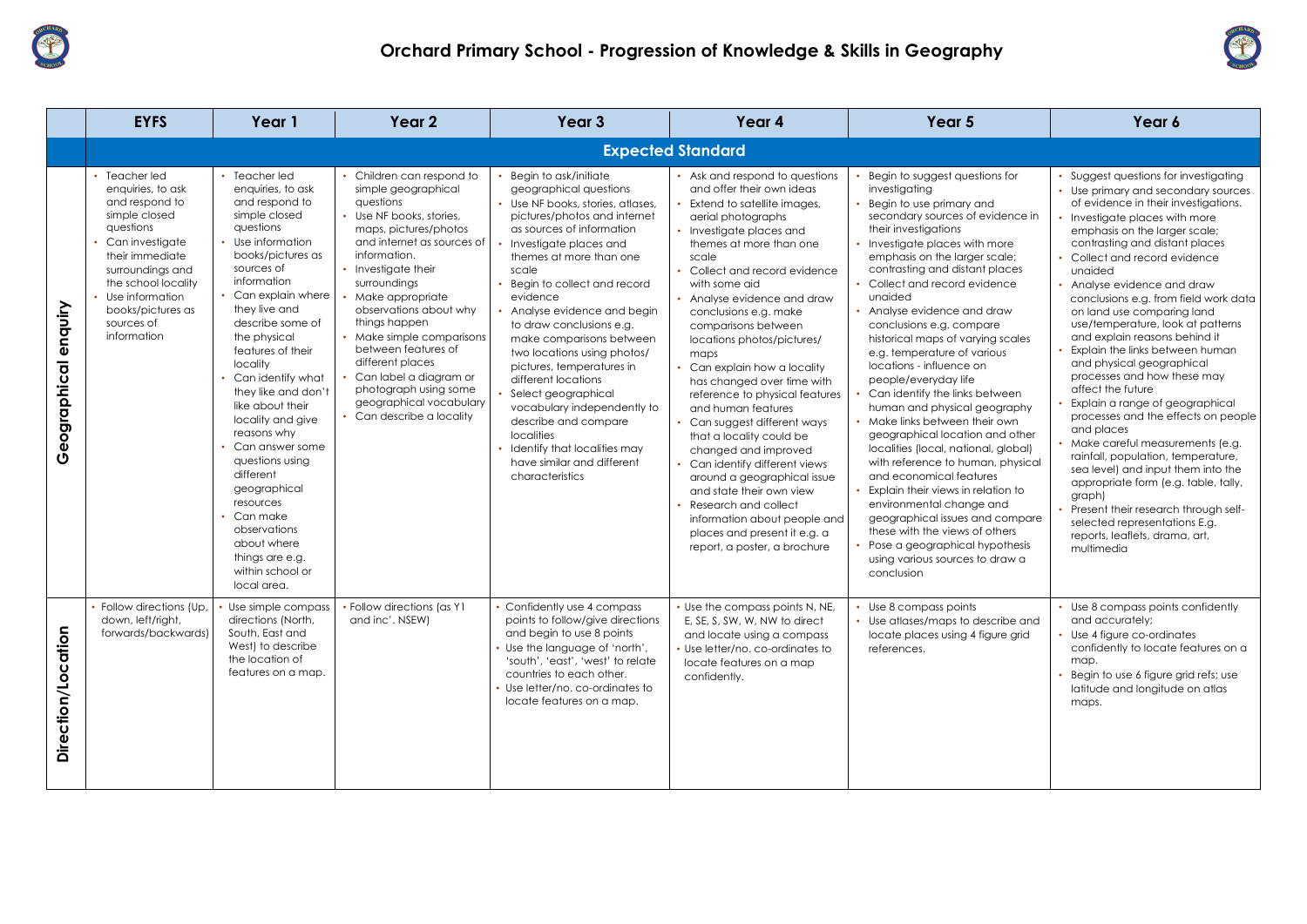| like.<br>place<br>Use words and<br>describe places<br>to find out about<br>places<br>study unit<br>Understand the<br>and far away<br>Φ<br><b>්</b><br>ਹ<br>Knowle<br>$\pmb{\omega}$<br>$\bar{O}$<br>$\frac{\overline{a}}{a}$<br>ఱ<br>ation<br><u>o</u> | Tell others what they<br>like and dislike about<br>pictures to help to<br>Use books and stories<br>Draw a place in the<br>concept of close | globe to identify the<br>continents and<br><b>oceans</b> and<br>understand that<br>both a map and a<br>globe show the<br>same thing.<br>Locate the<br>continents on a<br>paper map.<br>• Locate a country<br>studied on a map.<br>• Study<br>pictures/videos of a<br>locality and ask<br>geographical<br>questions e.g. What<br>is it like to live in this<br>place? How is this<br>place different to<br>where I live?<br>Express own views<br>about a place,<br>people and<br>environment.<br>Draw and label<br>pictures to show<br>how places are<br>different.<br>Describe places<br>using their<br>characteristics and<br>simple vocabulary<br>. Make lists of places<br>with similar<br>characteristics e.g.<br>the seaside, towns | locate the UK.<br>Be able to identify the 4<br>countries and label the<br>capital cities.<br>Explain the purpose of a<br>capital city and form<br>opinions on how this<br>affects population size.<br>Study pictures/videos of<br>two differing localities, one<br>in the UK and one in a<br>contrasting on European<br>country, and ask<br>geographical questions<br>e.g. What is it like to live in<br>this place? How is this<br>place different to where I<br>live? How is the weather<br>different? How are<br>lifestyles different?<br>Study pictures of the<br>localities in the past and in<br>the present and ask 'How<br>has it changed?'<br>Draw pictures to show how<br>places are different and<br>write comparatively to<br>show the difference.<br>Express own views about a<br>place, people and<br>environment.<br>Give detailed reasons to<br>support own likes, dislikes<br>and preferences<br>· Recognise characteristic<br>physical and human<br>features of places - built<br>up, noisy, busy<br>Identify parts of some<br>physical features - e.g.<br>coast<br>Use aerial photographs to<br>identify land use and other<br>geographical features<br>Use vocabulary of size to<br>classify - village town, city<br>etc | regions by using maps to<br>locate countries of Europe.<br>Study maps to make<br>assumptions about the<br>different areas of Europe e.g.<br>using map keys to identify<br>mountainous areas, urban<br>areas. Identify hilliest areas and<br>flattest areas as well as decide<br>which rivers they think are the<br>largest.<br>Study some pictures of different<br>parts of Europe (e.g. top of a<br>mountain, on<br>the banks of a river, on a farm.<br>Make reasoned judgements<br>about where the pictures are<br>taken and defend e.g. a<br>mountain top may be in<br>France because there is a<br>large mountain range there.<br>Match key landmarks to the<br>country and make suggestions<br>as to how landmarks affect a<br>country (tourism, economy etc)<br>e.g. Eiffel tower in Paris<br>generates a lot of revenue<br>through tourism. Relate to UK<br>landmarks.<br>Using maps, locate the<br><b>Equator, the Tropics of Cancer</b><br>and Capricorn. Consider the<br>countries and climates that<br>surround these lines and discuss<br>the relationships between<br>these and the countries.<br>• Critically study photographs -<br>do they think these were taken<br>close to the Equator or further<br>away.<br>• Look at maps, pictures and<br>other sources to identify<br>similarities and differences<br>between a UK region and<br>another locailityy. Compare<br>physical and human features,<br>draw conclusions, pose | hemispheres on a map.<br>• Locate and label different<br>countries/continents in the<br><b>Northern and Southern</b><br>hemispehere.<br>• Use and explain the term<br>'climate zone' and use maps<br>to identify the different climate<br>zones. Discuss and compare<br>the climate zones of the UK<br>and relate this knowledge to<br>the weather in the local area.<br>Children to ask questions about<br>global warming.<br>Discover the cause of global<br>warming and research the<br>implications.<br>• Reach reasoned and informed<br>solutions and discuss the<br>consequences for the future.<br>• Identify changes to be made in<br>own lives in response to this.<br>• Understand the term 'biome'.<br>Focus on Amazon rainforest -<br>identify the climate, the<br>habitats, the plant and animal<br>types and how people live in<br>the rainforest. Study life in the<br>Amazon rainforest through<br>primary sources - recounts,<br>photographs, and ask<br>questions, make comparisons<br>to life in the UK and consider<br>how life in the UK may be<br>similar.<br>Discuss how the rainforest may<br>be linked to us e.g. trade.<br>• Locate other rainforests using<br>Google earth and maps,<br>identifying patterns in their<br>location.<br>• Use photographic evidence to<br>raise questions about the<br>climate and living conditions in<br>a place studied. Make | Google Earth.<br>Locate the Equator on a map,<br>atlas and globe and draw<br>conclusions about the climates of<br>countries on the Equator and on<br>the tropics.<br>Locate largest urban areas on a<br>map and use geographical<br>symbols e.g. contours to identify<br>flattest and hilliest areas of the<br>continent.<br>Ask questions.<br>Study photos/pictures/maps to<br>make comparisons between<br>locations.<br>Identify and explain different<br>views of people including<br>themselves.<br>Use maps to <b>locate features of the</b><br>UK e.g. rivers, mountains, large<br>cities.<br>Explain and defend which are<br>physical and which are human<br>features.<br>Label counties, cities, mountains<br>and rivers.<br>Study photographs and maps of 3<br>different locations in the UK. Ask<br>Geographical questions e.g. How<br>was the land used in the past?<br>How has it changed? What made<br>it change? How may it continue<br>to change?<br>Understand geographical<br>similarities and differences through<br>studying the human and physical<br>geography of a region of the UK<br>and a region within North and<br>South America<br>Begin to understand<br>geographical pattern - e.g.<br>industry by a river<br>Describe and begin to explain<br>patterns and physical and human<br>changes | identify countries and cities in the<br>world, the main mountain ranges<br>and the longest rivers.<br>Understand how these features may<br>have changed over time. Select the<br>most appropriate map for different<br>purposes e.g atlas to find a country,<br>Google Earth to find a village.<br>Explain the climates of given<br>countries in the world and relate this<br>to knowledge of the hemispheres,<br>the Equator and the Tropics.<br>Locate the major cities of the world<br>and draw conclusions as to their<br>similarities and differences.<br>Use maps to identify longitude and<br>latitude.<br>Study maps of the countries in the<br>study unit to identify environmental<br>regions. Compare and contrast<br>these regions. Locate the key<br>physical and human characteristics.<br>Relate these features to the locality<br>e.g. population sizes near tourist<br>landmarks/rivers, transport links to<br>mountains.<br>Understand geographical similarities<br>and differences through studying the<br>human and physical geography of a<br>region of the UK and a region within<br>North and South America<br>Suggest how human activities can<br>cause changes to environment and<br>to the different views people hold<br>Recognise dependent links and<br>relationships in both human and<br>physical geography<br>Make a plausible case for<br>environmental change<br>Interpret other people's arguments<br>for change, analysing and<br>evaluating their viewpoints |
|--------------------------------------------------------------------------------------------------------------------------------------------------------------------------------------------------------------------------------------------------------|--------------------------------------------------------------------------------------------------------------------------------------------|------------------------------------------------------------------------------------------------------------------------------------------------------------------------------------------------------------------------------------------------------------------------------------------------------------------------------------------------------------------------------------------------------------------------------------------------------------------------------------------------------------------------------------------------------------------------------------------------------------------------------------------------------------------------------------------------------------------------------------------|----------------------------------------------------------------------------------------------------------------------------------------------------------------------------------------------------------------------------------------------------------------------------------------------------------------------------------------------------------------------------------------------------------------------------------------------------------------------------------------------------------------------------------------------------------------------------------------------------------------------------------------------------------------------------------------------------------------------------------------------------------------------------------------------------------------------------------------------------------------------------------------------------------------------------------------------------------------------------------------------------------------------------------------------------------------------------------------------------------------------------------------------------------------------------------------------------------------------------------------------|------------------------------------------------------------------------------------------------------------------------------------------------------------------------------------------------------------------------------------------------------------------------------------------------------------------------------------------------------------------------------------------------------------------------------------------------------------------------------------------------------------------------------------------------------------------------------------------------------------------------------------------------------------------------------------------------------------------------------------------------------------------------------------------------------------------------------------------------------------------------------------------------------------------------------------------------------------------------------------------------------------------------------------------------------------------------------------------------------------------------------------------------------------------------------------------------------------------------------------------------------------------------------------------------------------------------------------------------------------------------------------------------------------------------------------------------|-------------------------------------------------------------------------------------------------------------------------------------------------------------------------------------------------------------------------------------------------------------------------------------------------------------------------------------------------------------------------------------------------------------------------------------------------------------------------------------------------------------------------------------------------------------------------------------------------------------------------------------------------------------------------------------------------------------------------------------------------------------------------------------------------------------------------------------------------------------------------------------------------------------------------------------------------------------------------------------------------------------------------------------------------------------------------------------------------------------------------------------------------------------------------------------------------------------------------------------------------------------------------------------------------------------------------------------------------------------------------------------------|-------------------------------------------------------------------------------------------------------------------------------------------------------------------------------------------------------------------------------------------------------------------------------------------------------------------------------------------------------------------------------------------------------------------------------------------------------------------------------------------------------------------------------------------------------------------------------------------------------------------------------------------------------------------------------------------------------------------------------------------------------------------------------------------------------------------------------------------------------------------------------------------------------------------------------------------------------------------------------------------------------------------------------------------------------------------------------------------------------------------------------------------------------------------------------------------------------------------------------------------------------------------------------------------------------------------------|---------------------------------------------------------------------------------------------------------------------------------------------------------------------------------------------------------------------------------------------------------------------------------------------------------------------------------------------------------------------------------------------------------------------------------------------------------------------------------------------------------------------------------------------------------------------------------------------------------------------------------------------------------------------------------------------------------------------------------------------------------------------------------------------------------------------------------------------------------------------------------------------------------------------------------------------------------------------------------------------------------------------------------------------------------------------------------------------------------------------------------------------------------------------------------------------------------------------------------------------------------------------------------------------------------------------------------------------------------------------------------------------------------------------------------------------------------------------------------------------------|
|--------------------------------------------------------------------------------------------------------------------------------------------------------------------------------------------------------------------------------------------------------|--------------------------------------------------------------------------------------------------------------------------------------------|------------------------------------------------------------------------------------------------------------------------------------------------------------------------------------------------------------------------------------------------------------------------------------------------------------------------------------------------------------------------------------------------------------------------------------------------------------------------------------------------------------------------------------------------------------------------------------------------------------------------------------------------------------------------------------------------------------------------------------------|----------------------------------------------------------------------------------------------------------------------------------------------------------------------------------------------------------------------------------------------------------------------------------------------------------------------------------------------------------------------------------------------------------------------------------------------------------------------------------------------------------------------------------------------------------------------------------------------------------------------------------------------------------------------------------------------------------------------------------------------------------------------------------------------------------------------------------------------------------------------------------------------------------------------------------------------------------------------------------------------------------------------------------------------------------------------------------------------------------------------------------------------------------------------------------------------------------------------------------------------|------------------------------------------------------------------------------------------------------------------------------------------------------------------------------------------------------------------------------------------------------------------------------------------------------------------------------------------------------------------------------------------------------------------------------------------------------------------------------------------------------------------------------------------------------------------------------------------------------------------------------------------------------------------------------------------------------------------------------------------------------------------------------------------------------------------------------------------------------------------------------------------------------------------------------------------------------------------------------------------------------------------------------------------------------------------------------------------------------------------------------------------------------------------------------------------------------------------------------------------------------------------------------------------------------------------------------------------------------------------------------------------------------------------------------------------------|-------------------------------------------------------------------------------------------------------------------------------------------------------------------------------------------------------------------------------------------------------------------------------------------------------------------------------------------------------------------------------------------------------------------------------------------------------------------------------------------------------------------------------------------------------------------------------------------------------------------------------------------------------------------------------------------------------------------------------------------------------------------------------------------------------------------------------------------------------------------------------------------------------------------------------------------------------------------------------------------------------------------------------------------------------------------------------------------------------------------------------------------------------------------------------------------------------------------------------------------------------------------------------------------------------------------------------------------------------------------------------------------|-------------------------------------------------------------------------------------------------------------------------------------------------------------------------------------------------------------------------------------------------------------------------------------------------------------------------------------------------------------------------------------------------------------------------------------------------------------------------------------------------------------------------------------------------------------------------------------------------------------------------------------------------------------------------------------------------------------------------------------------------------------------------------------------------------------------------------------------------------------------------------------------------------------------------------------------------------------------------------------------------------------------------------------------------------------------------------------------------------------------------------------------------------------------------------------------------------------------------------------------------------------------------------------------------------------------------|---------------------------------------------------------------------------------------------------------------------------------------------------------------------------------------------------------------------------------------------------------------------------------------------------------------------------------------------------------------------------------------------------------------------------------------------------------------------------------------------------------------------------------------------------------------------------------------------------------------------------------------------------------------------------------------------------------------------------------------------------------------------------------------------------------------------------------------------------------------------------------------------------------------------------------------------------------------------------------------------------------------------------------------------------------------------------------------------------------------------------------------------------------------------------------------------------------------------------------------------------------------------------------------------------------------------------------------------------------------------------------------------------------------------------------------------------------------------------------------------------|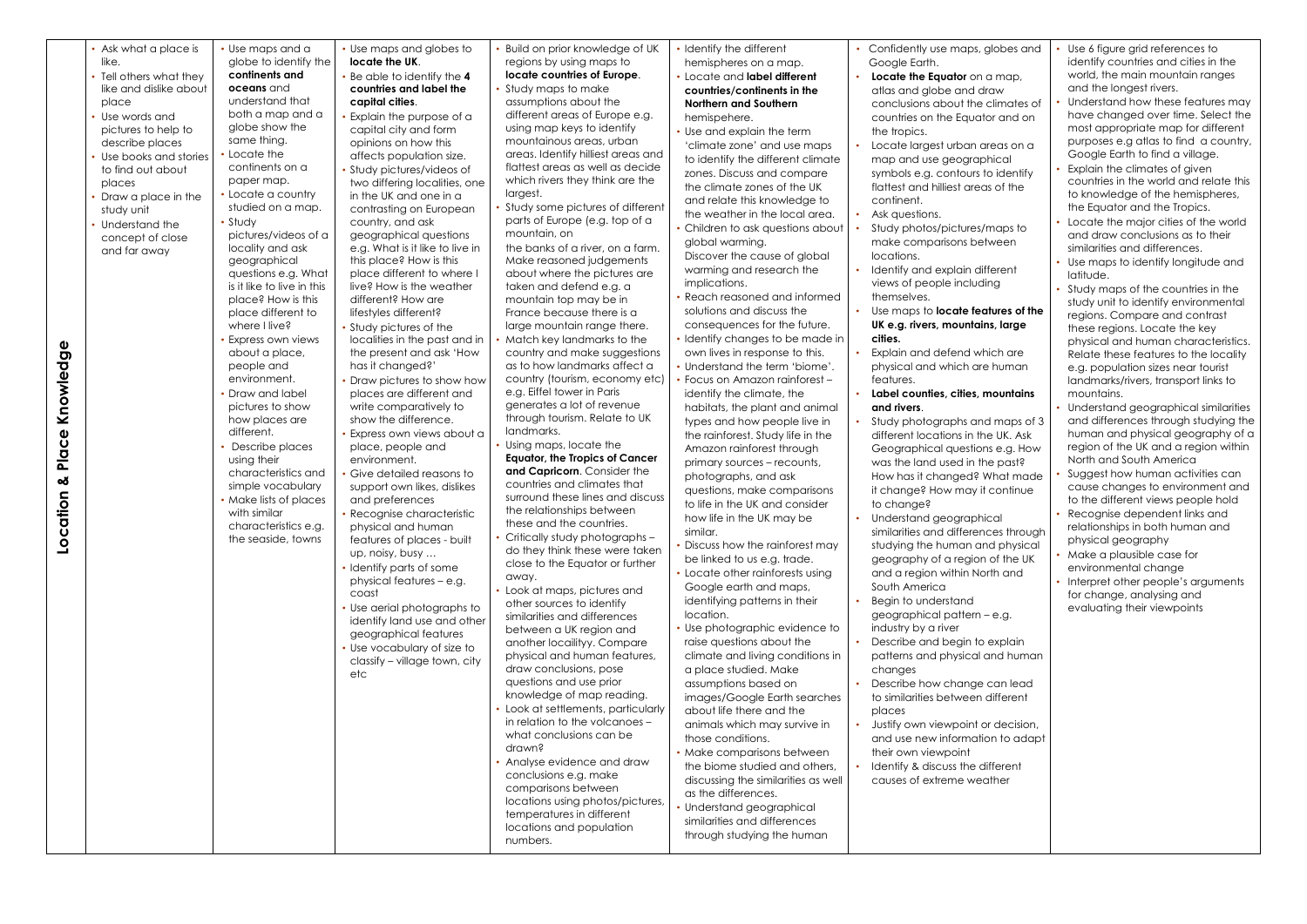|                  |                                                               |                                                                                                                                                                                                                                               |                                                                                                                                                                                                                                                                                                                                                                                                                                                         | • Understand geographical<br>similarities and differences<br>through studying the human<br>and physical geography of a<br>region of the UK and a region<br>in a European country.<br>Express views and recognise<br>how people affect the<br>environment, summarising the<br>issues<br>Suggest ways of improving<br>local environment<br>Understand how weather<br>changes an environment<br>Know the difference between<br>weather and climate<br>Suggest ways towards a<br>reduction in climate change | and physical geography of a<br>region of the UK and a region<br>in a European country.<br>• Understand links between<br>physical and human features<br>• Describe and identify how a<br>place has changed<br>• Understand how economic<br>development can change a<br>place                                                                                                                 |                                                                                                                                                                                                                                                                                                                                                                                                                                        |                                                                                                                                                                                                                                                                                                                                                                                                             |
|------------------|---------------------------------------------------------------|-----------------------------------------------------------------------------------------------------------------------------------------------------------------------------------------------------------------------------------------------|---------------------------------------------------------------------------------------------------------------------------------------------------------------------------------------------------------------------------------------------------------------------------------------------------------------------------------------------------------------------------------------------------------------------------------------------------------|----------------------------------------------------------------------------------------------------------------------------------------------------------------------------------------------------------------------------------------------------------------------------------------------------------------------------------------------------------------------------------------------------------------------------------------------------------------------------------------------------------|---------------------------------------------------------------------------------------------------------------------------------------------------------------------------------------------------------------------------------------------------------------------------------------------------------------------------------------------------------------------------------------------|----------------------------------------------------------------------------------------------------------------------------------------------------------------------------------------------------------------------------------------------------------------------------------------------------------------------------------------------------------------------------------------------------------------------------------------|-------------------------------------------------------------------------------------------------------------------------------------------------------------------------------------------------------------------------------------------------------------------------------------------------------------------------------------------------------------------------------------------------------------|
| Work<br>Map      | Draw picture maps<br>of imaginary places<br>and from stories. | Draw picture maps<br>of imaginary<br>places and from<br>stories.<br>Use own symbols<br>on imaginary map.<br>Use a simple<br>picture map to<br>move around the<br>school.                                                                      | Draw a map of a real or<br>imaginary place. (e.g.<br>add detail to a sketch<br>map from aerial<br>photograph)<br>Begin to understand the<br>need for a key.<br>• Use class agreed symbols<br>to make a simple key.<br>• Follow a route on a map.<br>• Use a plan view.<br>• Use an infant atlas to<br>locate places.<br>Can identify key features<br>of a locality by using a<br>map                                                                    | • Try to make a map of a short<br>route experienced, with<br>features in correct order;<br>• Try to make a simple scale<br>drawing.<br>Know why a key is needed<br>• Use standard symbols.<br>Locate places on larger scale<br>maps e.g. map of Europe.<br>Follow a route on a map with<br>some accuracy. (e.g. whilst<br>orienteering)<br>• Can they use and compare<br>two maps explaining the<br>purpose of each?                                                                                     | • Make a map of a short route<br>experienced, with features in<br>correct order;<br>• Make a simple scale drawing.<br>Know why a key is needed.<br>Begin to recognise symbols on<br>an OS map.<br>Locate places on large scale<br>maps, (e.g. Find UK or India on<br>globe)<br>Follow a route on a large<br>scale map.                                                                      | Begin to draw a variety of<br>thematic maps based on their own<br>data.<br>Draw a sketch map using symbols<br>and a key;<br>Use/recognise OS map symbols.<br>Compare maps with aerial<br>photographs.<br>Select a map for a specific<br>purpose. (E.g. Pick atlas to find<br>Taiwan, OS map to find local<br>village.)<br>Begin to use atlases to find out<br>about other features of places.<br>(e.g. find wettest part of the world) | • Draw a variety of thematic maps<br>based on their own data.<br>Begin to draw plans of increasing<br>complexity.<br>• Use/recognise OS map symbols;<br>Use atlas symbols.<br>• Follow a short route on an OS map.<br>Describe features shown on OS<br>map.<br>• Locate places on a world map.<br>• Use atlases to find out about other<br>features of places. (e.g. mountain<br>regions, weather patterns) |
| knowledge<br>Map | Familiar with picture<br>maps and globes                      | Learn names of<br>some places<br>within/around the<br>UK. E.g. the home<br>town, cities,<br>countries that make<br>up the British Isles<br>e.g. Wales,<br>Scotland<br>Picture maps and<br>globes<br>Draw around<br>objects to make a<br>plan. | Locate and name on UK<br>map major features e.g.<br>London, River Thames,<br>home location, seas<br>Identify the main regions<br>of the world – continents,<br>equator, poles<br>Find land/sea on globe.<br>Use teacher drawn nbase<br>maps. Use large scale OS<br>maps. Use an infant atlas.<br>Look down on objects to<br>make a plan view map.<br>Begin to spatially match<br>places (e.g. recognise UK<br>on a small scale and<br>larger scale map) | Begin to identify significant<br>places and environments<br>related to the locations studied<br>Use large scale OS maps.<br>Begin to use map sites on<br>internet.<br>Begin to use junior atlases.<br>Begin to identify features on<br>aerial/oblique photographs.<br>Begin to draw a sketch map<br>from a high view point.<br>Begin to match boundaries<br>(E.g. find same boundary of a<br>country on different scale<br>maps.)                                                                        | Begin to identify significant<br>places and environments<br>related to the locations studied<br>Use large and medium scale<br>OS maps.<br>Use junior atlases.<br>Use map sites on internet.<br>Identify features on<br>aerial/oblique photographs.<br>Draw a sketch map from a<br>high view point.<br>Match boundaries (E.g. find<br>same boundary of a county on<br>different scale maps.) | Identify significant places and<br>environments<br>Use index and contents page within<br>atlases.<br>Use medium scale land ranger OS<br>maps.<br>Draw a plan view map with some<br>accuracy.<br>Measure straight line distance on a<br>plan.<br>Find/recognise places on maps<br>of different scales. (E.g. river<br>Nile.)                                                                                                            | Confidently identify significant places<br>and environments<br>Use OS maps.<br>Confidently use an atlas.<br>Recognise world map as a flattened<br>globe.<br>Draw a plan view map accurately.<br>Use a scale to measure distances.<br>Draw/use maps and plans at a range<br>of scales.                                                                                                                       |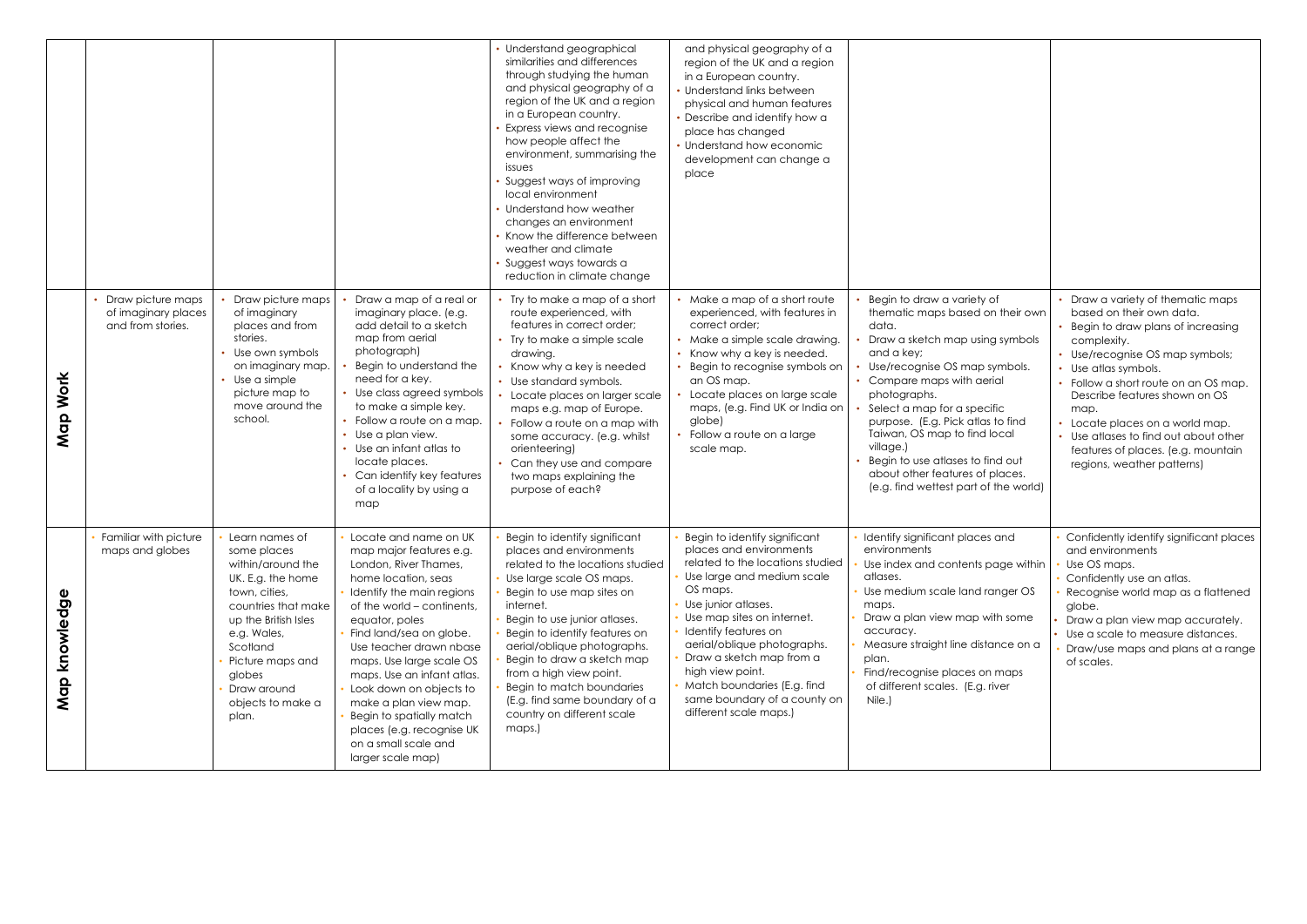| eography<br>り<br>$\overline{\sigma}$<br>Physico<br>ఱ<br>Human | Say what a type of<br>building is e.g. shop,<br>house, farm.<br>Say what places are<br>like using words and<br>phrases such as built<br>up, noisy, busy, quiet,<br>farm land, hills,<br>streets, roads, woods<br>and coastline                                                                                                                                                                                                                                             | Use basic<br>geographical<br>vocab to refer to<br>key physical<br>features including:<br>beach, coast,<br>forest, mountain,<br>sea, river, season:<br>weather.<br>Use basic<br>geographical<br>vocab to refer to<br>key human<br>features, including:<br>city, town, village,<br>factory, farm, house<br>Verbalise and write<br>about similarities<br>and differences<br>between the<br>features of the two<br>localities.<br>Ask questions about<br>the weather and<br>seasons.<br>Observe and<br>record the weather.<br>Express opinions<br>about the seasons<br>and relate the<br>changes to<br>changes in clothing<br>and activities. | Use both maps and<br>globes, identify the coldest<br>places in the world - The<br>North and South pole,<br>related to their study of<br>the Arctic.<br>Children to identify the<br>equator and locate the<br>places on the Equator<br>which are the hottest.<br>Use basic geographical<br>vocab to refer to key<br>physical features,<br>including: beach, cliff,<br>coast, forest, hill,<br>mountain, sea, ocean,<br>river, soil, valley,<br>vegetation, season and<br>weather.<br>Use basic geographical<br>vocab to refer to key<br>human features, including:<br>city, town, village, factory,<br>farm, house, office, port,<br>harbour and shop. | Locate places in the world<br>where volcanoes occur.<br>Understand and be able to<br>communicate in different ways<br>the cause of volcanoes and<br>the process that occurs before<br>a volcano erupts.<br>Draw diagrams, produce<br>writing and use the correct<br>vocabulary for each stage of<br>the process of volcanic<br>eruption.<br>Ask and answer questions<br>about the effects of volcanoes.<br>Discuss how volcanoes affect<br>human life e.g. settlements and<br>spatial variation.<br>Ask, research and explain the<br>following questions: Why did<br>the stone age civilization, the<br>iron age settlers and the<br>Romans choose to settle where<br>they did? What were their<br>settlements like? How did they<br>use the land and how has land<br>use changed today? What was<br>Celtic and Roman Merton like?<br>How did they trade? How is<br>that different today? Relate<br>land use and trade to<br>settlements. | Look at pictures and labelled<br>diagrams of different historical<br>settlements over time.<br>Produce own pictures and<br>labelled diagrams.<br>Ask and answer questions<br>through own knowledge and<br>self-conducted research: What<br>resources were used? Why<br>were they used? Why were<br>their settlements so different?<br>What tools were available?<br>What was the purpose of the<br>settlements?<br>Study maps of Anglo Saxon<br>and Roman settlements. Draw<br>conclusions about the location<br>of the settlements based on<br>prior knowledge. Compare<br>with current maps and make<br>suggestions about change.<br>Study how land in the local<br>area was used during the<br>historical periods studied. Look<br>at land use in the same area<br>today and consider how and<br>why this has changed.<br>Identify main economies in the<br>immediate area. Compare<br>with trade in the past. Why has<br>this changed. | Use the language of rivers e.g.<br>erosion, depositation,<br>transportation.<br>Explain and present the process of<br>rivers.<br>Compare how river use has<br>changed over time and research<br>the impact on trade in history.<br>Research and discuss how water<br>affects the environment, settlement,<br>environmental change and<br>sustainability.<br>Identify trade links around the world<br>based on a few chosen items e.g.<br>coffee, chocolate, bananas.<br>Discuss and debate fair trade.<br>Investigate the facts and join in a<br>reasoned discussion.<br>Generate solutions and promote<br>ethically sound trade.<br>Study maps and pictures of the<br>locality in Victorian times. Compare<br>and contrast photos and maps from<br>today and explain differences.<br>Discuss land use and draw<br>conclusions about the reasons for<br>this based on the human<br>inhabitants and changing needs. | Describe and explain the processes<br>that cause natural disasters.<br>Draw conclusions about the impact<br>of natural disasters through the study<br>of photographs, population numbers<br>and other primary sources.<br>Study photographs, aerial<br>photographs and maps of<br>The local area pre-war, post war and<br>present day. Compare maps and<br>aerial photographs.<br>Make comparisons and reflect on the<br>reasons for the differences. Study<br>population numbers throughout the<br>course of WWII and reflect on the<br>reasons for changes.<br>Study pictures of land use during<br>these three periods. Draw conclusions<br>and develop informed reasons for<br>the changes. Study one key building<br>in the locality during the three<br>periods (e.g. hospital) and reflect on<br>the changes.<br>Look at maps on different scales and<br>calculate scales on own maps. |
|---------------------------------------------------------------|----------------------------------------------------------------------------------------------------------------------------------------------------------------------------------------------------------------------------------------------------------------------------------------------------------------------------------------------------------------------------------------------------------------------------------------------------------------------------|-------------------------------------------------------------------------------------------------------------------------------------------------------------------------------------------------------------------------------------------------------------------------------------------------------------------------------------------------------------------------------------------------------------------------------------------------------------------------------------------------------------------------------------------------------------------------------------------------------------------------------------------|-------------------------------------------------------------------------------------------------------------------------------------------------------------------------------------------------------------------------------------------------------------------------------------------------------------------------------------------------------------------------------------------------------------------------------------------------------------------------------------------------------------------------------------------------------------------------------------------------------------------------------------------------------|-------------------------------------------------------------------------------------------------------------------------------------------------------------------------------------------------------------------------------------------------------------------------------------------------------------------------------------------------------------------------------------------------------------------------------------------------------------------------------------------------------------------------------------------------------------------------------------------------------------------------------------------------------------------------------------------------------------------------------------------------------------------------------------------------------------------------------------------------------------------------------------------------------------------------------------------|--------------------------------------------------------------------------------------------------------------------------------------------------------------------------------------------------------------------------------------------------------------------------------------------------------------------------------------------------------------------------------------------------------------------------------------------------------------------------------------------------------------------------------------------------------------------------------------------------------------------------------------------------------------------------------------------------------------------------------------------------------------------------------------------------------------------------------------------------------------------------------------------------------------------------------------------|--------------------------------------------------------------------------------------------------------------------------------------------------------------------------------------------------------------------------------------------------------------------------------------------------------------------------------------------------------------------------------------------------------------------------------------------------------------------------------------------------------------------------------------------------------------------------------------------------------------------------------------------------------------------------------------------------------------------------------------------------------------------------------------------------------------------------------------------------------------------------------------------------------------------|-----------------------------------------------------------------------------------------------------------------------------------------------------------------------------------------------------------------------------------------------------------------------------------------------------------------------------------------------------------------------------------------------------------------------------------------------------------------------------------------------------------------------------------------------------------------------------------------------------------------------------------------------------------------------------------------------------------------------------------------------------------------------------------------------------------------------------------------------------------------------------------------------|
| ork<br>≽<br>خ<br>@<br>亡                                       | Take photographs of<br>the locality and use<br>them back in the<br>classroom to help<br>me describe the<br>place<br>Say how a place is<br>similar/different e.g.<br>This is a busy/built<br>up/farming/<br>seaside/countryside<br>place, just like This<br>is a quiet place but<br>is a busy noisy<br>place<br>Keep a class<br>weather chart<br>throughout the<br>school year and<br>discuss changes.<br>Suggest ways we<br>could improve<br>somewhere near the<br>school. | Observe and<br>record information<br>about the local<br>area e.g. how<br>many shops there<br>are near the school,<br>how many bus stops<br>are there close to<br>the school.<br>Children to take<br>photos of interesting<br>things in the local<br>area and explain<br>what the photos<br>show.<br>Study aerial<br>photographs of the<br>school and label it<br>with key features<br>e.g. school, church,<br>park, shops.<br>Use digital cameras<br>to record what they<br>see                                                                                                                                                           | Ask simple geographical<br>questions<br>Take and use digital<br>photographs<br>Study maps and aerial<br>photographs and use<br>simple compass directions<br>(North, South, East and<br>West) and locational and<br>directional language to<br>describe the location of<br>features and routes on a<br>map.<br>Draw own maps of the<br>local area; use and<br>construct basic symbols in<br>a key.<br>Observe and record the<br>features around the<br>school.<br>Children to make<br>suggestions for the cause<br>of the differences.                                                                                                                 | Use prediction and prior<br>knowledge to find out about<br>unknown places, and combine<br>this with observation<br>Use a range of primary and<br>secondary sources, including<br>the internet, books & Google<br>Earth<br>Use locational language to<br>describe the location of points<br>on a map of the school/local<br>area.<br>Plan a tour of the school, which<br>includes a map/plan of the<br>school and the main<br>geographical features you<br>would see identified, with a<br>key.<br>Take digital photographs of the<br>main features of the school<br>and plot them on to a map to<br>show the route round the<br>school, using coordinates to<br>show where these key features<br>are.                                                                                                                                                                                                                                     | Draw on own knowledge and<br>understanding when setting up<br>a field work investigation<br>Design questions and studies to<br>conduct in the local area.<br>Examine, question, analyse<br>what is discovered, using a<br>range of evidence<br>Discriminate between different<br>sources of information<br>Test conclusions for accuracy<br>Identify local features on a<br>map and begin to experiment<br>with four figure grid references,<br>using them to locate and<br>describe local features.<br>Undertake surveys.<br>Conduct investigations.<br>Classify buildings.<br>Use recognised symbols to<br>mark out local areas of interest<br>on own maps.<br>Choose effective recording<br>and presentation methods e.g.<br>tables to collect data.                                                                                                                                                                                    | Suggest suitable questions for a<br>field work study<br>Rank information found into order<br>of importance<br>Come to accurate conclusions,<br>using information<br>Make careful measurements - e.g.<br>rainfall, noise level, distance<br>Collect statistics about people and<br>places<br>Make field notes/observational<br>notes about land features.<br>Visit a river, locate and explain and<br>explore the features.<br>Take photographs to support<br>findings e.g showing different<br>transport used in the area today<br>which would not have been used<br>during Victorian times.                                                                                                                                                                                                                                                                                                                       | Ask geographical questions which<br>can be turned into an investigation<br>and suggest relevant issues for further<br>study<br>Carefully select sources of evidence,<br>and sift information<br>Collect statistics about people and<br>places, and set up a database from<br>fieldwork or research<br>Undertake surveys<br>Form and develop opinions<br><b>Make comparisons</b><br>Make suggestions and reflect on own<br>beliefs. Which street/road do the<br>pupils prefer? What changes/<br>improvements would they make to<br>either environment?<br>Select methods for collecting,<br>presenting and analysing data<br>• Analyse evidence and draw<br>conclusions e.g. population data -<br>using similarity and difference<br>Be aware of own responsibility in the<br>world                                                                                                            |